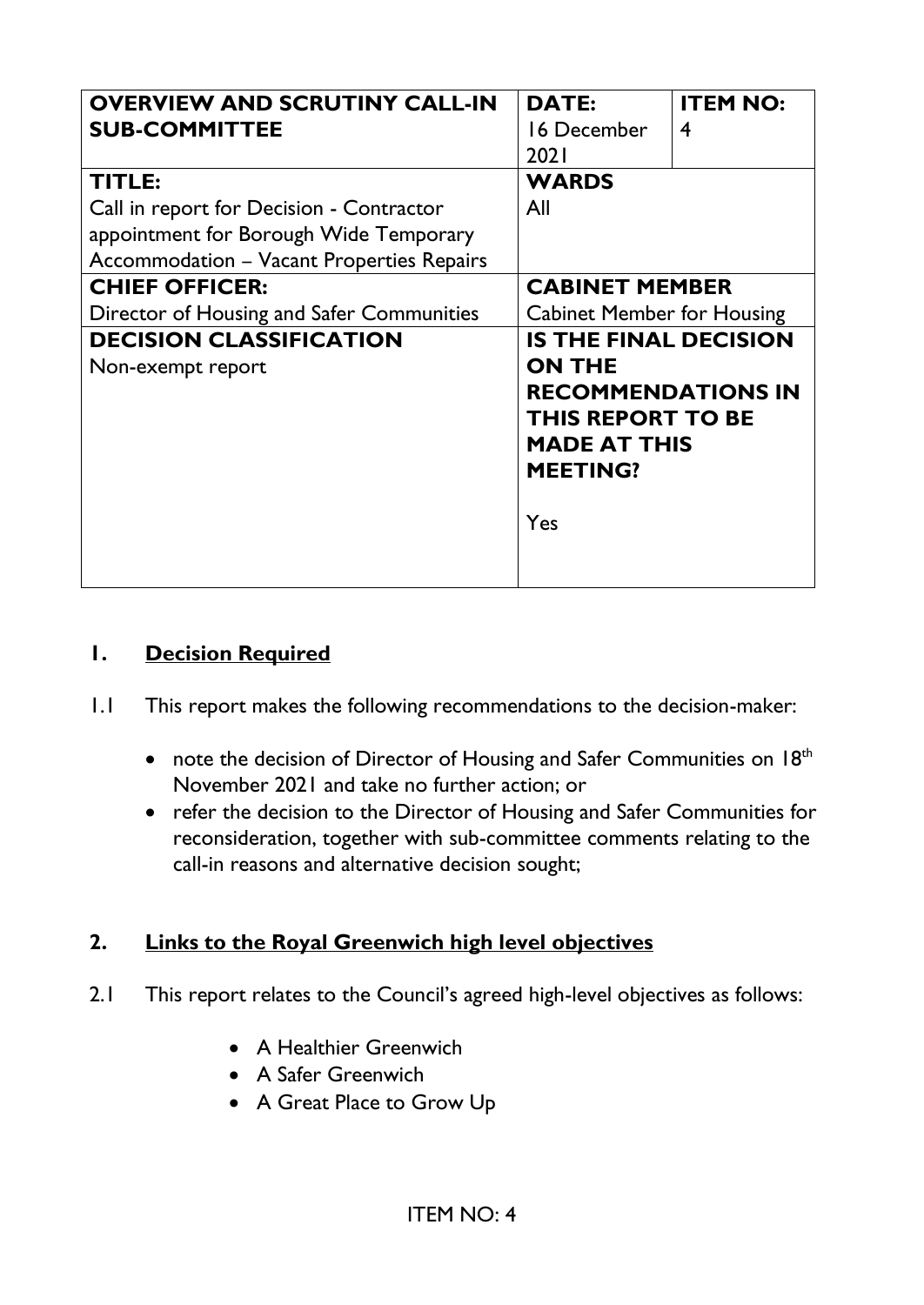## **3. Purpose of Report and Executive Summary**

3.1 Part 4B of the Council's Constitution (Overview and Scrutiny Procedures) includes a procedure under which decisions taken by Cabinet or Cabinet Member, or key decision taken by Chief Officers under delegated powers, may be "called in" for further consideration. The "call-in" procedure has been invoked in respect of a decision taken by the Director of Housing and Safer Communities on 18<sup>th</sup> November 2021:

Agree to the award of framework agreements with the following:

- Max Building Services Ltd ("Max") (company registration number 06403002)
- A.T.P.B Ltd ("ATPB") (company registration number 09615960)
- City Heights London Ltd ("City Heights") (company registration number 05213766)

 for the provision of repairs to Boroughwide Temporary Accommodation (BTAs). The named contractors provided the most advantageous tenders in accordance with Contract Standing Order (CSO) 28.3

#### **4. Decision Called-In**

- 4.1 The report considered by the Director of Housing and Safer Communities is attached as Appendix A.
- 4.2 That decision has been called-in by Councillors Spencer Drury and Roger Tester in line with the Overview and Scrutiny Procedure Rules (Part 4B of the Constitution). The reason for calling in the decision is stated as follows on the completed form:

*"The decisions (1.1 and 1.2) appear to mark a substantial change in the Council's policy with regards to the privatisation of housing repairs which needs to be examined in more detail.* 

*The justification being given for the privatisation of this section of the housing repairs service is:*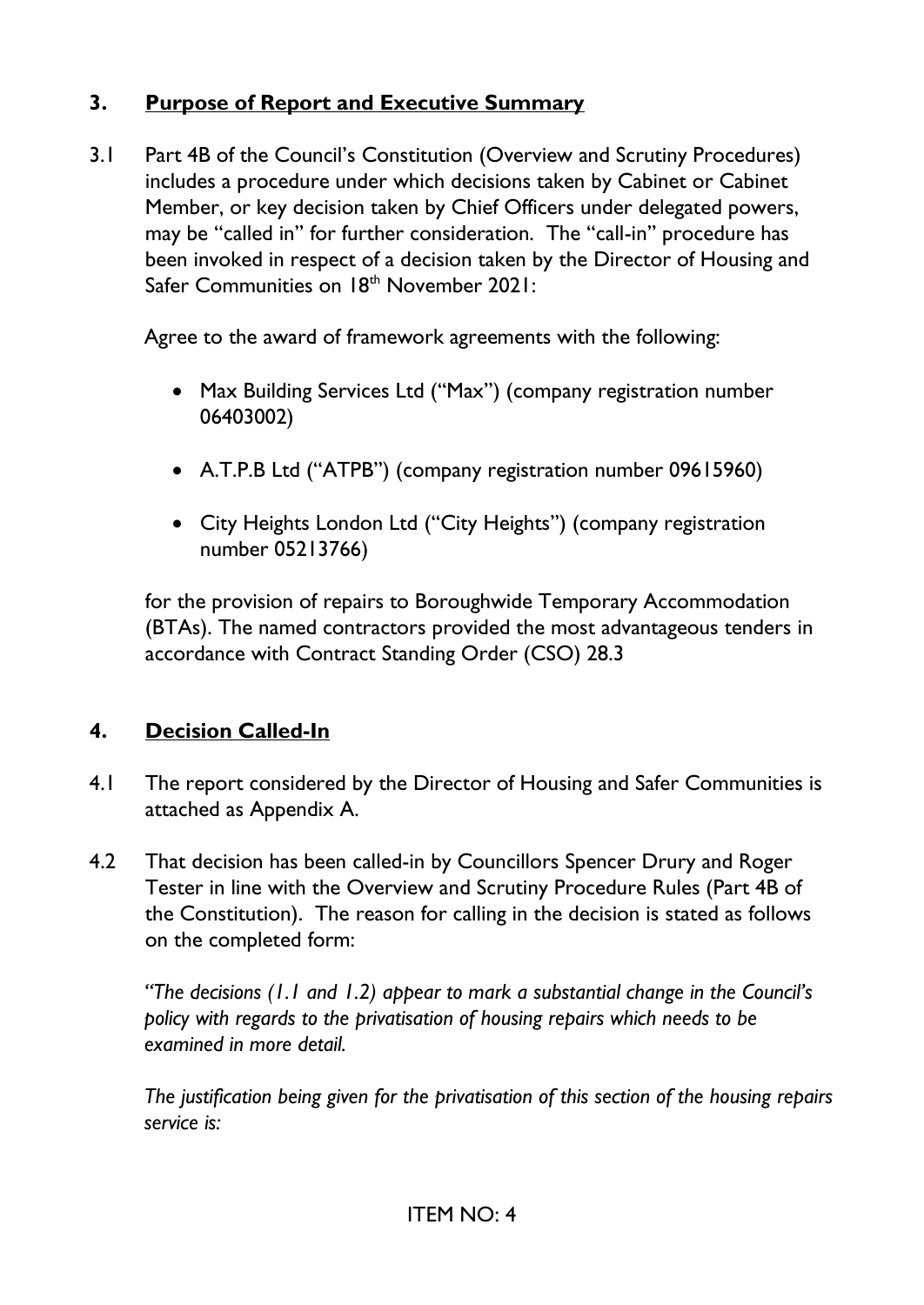*This element of work needs to be carried out by additional contractors due to the lack of capacity of our in-house trades and the specialist skills required for carrying out repairs and maintenance work to these properties."*

*However, this justification could easily be extended to cover the new Council housing which is being built across the Borough but does not seem to cover these extra homes.* 

*Other comments which seemed to justify a wider change to the repairs service include a suggestion that private firms are needed to ensure "that repairs to these properties are carried out on a timely basis" (4.3) and that the work is "both seasonal and variable" (5.2).* 

*We wish to understand why the recommended decision is not 5.2 (Expand in-house capacity) which would seem to be consistent with the Council's general policy of using its own workers to repair its housing stock.*

*In addition, if the logic which requires private contractors to be used to repair the Borough Wide Temporary Accommodation is correct, why does it not apply to other (particularly new) Council properties?"*

4.4 The alternative decision sought by the two Members who called in the decision is:

*"To agree the available option in 5.2 of the decision report which is to expand inhouse capacity, the service to seek to employ additional resources, and increase the associated plant and equipment needed to support the work."*

#### **5. Call-in Procedure**

- 5.1 In accordance with the procedures for the call-in of items, the two Members (Councillors Spencer Drury and Roger Tester) who are signatories to the call-in have been invited to the Meeting and will have an entitlement to address the Meeting.
- 5.2 The Director of Housing and Safer Communities whose decision has been called in has also been informed that the matter is to be re-considered and invited to this Meeting.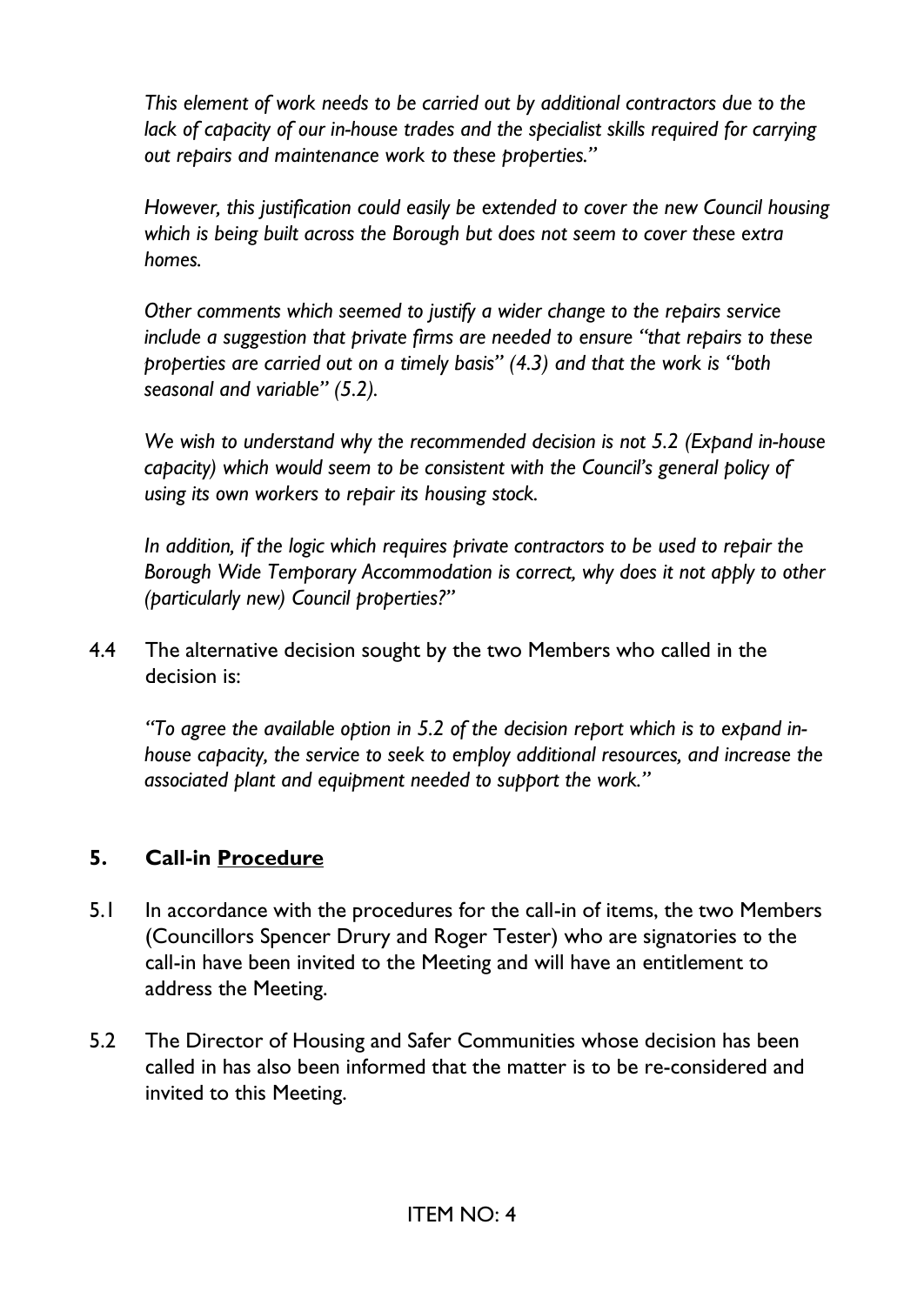#### **6. Introduction and Background:**

6.1 Royal Borough of Greenwich Repairs and Investment Service is provided though joint capacity of an in house DLO (direct labour organisation) and additional external contractor capacity where needed.

The DLO retains around 170 Trade Operatives employed of which c.37 work directly within the Void (empty homes) section.

6.2 The borough wide temporary accommodation programme (street property acquisitions) has been running since 2016. To date 495 properties have been purchased and a there is approval currently being sought for 24 more purchases. The annual breakdown of purchases is below:

|            | 2016 | 2017 | 2018 | 2019 | 2020 | 2021 | -otal |
|------------|------|------|------|------|------|------|-------|
| Properties |      |      |      |      |      |      |       |
| Purchased  | ه ۱  |      | 94   | 157  | 77   |      | 495   |

- 6.3 There is clearly an annual variability on the number of homes received through this programme.
- 6.4 The acquisition of street properties has historically been funded from 30% right to buy receipts and 70% prudential borrowing, following legislation change on  $1^{st}$  April 2021 the funding from right to buy has increased to 40% with 60% from prudential borrowing. This borrowing is through the General Fund and these properties sit within the council's General Fund. These properties are used as temporary accommodation for those who are homeless or at risk of homelessness, so the timely provision and reletting of these properties is important from a financial and a moral view point. The business case for these purchases was to provide higher quality, lower cost temporary accommodation rather than using spot purchase "Emergency Overnight Accommodation".
- 6.5 As the acquisitions programme is funded by 30% Right to Buy (RTB) receipts there is a risk to the number of acquisitions that are able to be completed over the coming years. Proposed changes to the RTB rules and the reduction of the number of properties which are sold through RTB for the previous few years, could result in as few as 30 – 50 units being purchases each year, which would be a significant decrease in workload.
- ITEM NO: 4 6.6 The property acquisitions programme is managed in line with the voids property service within the DLO. The current business model for void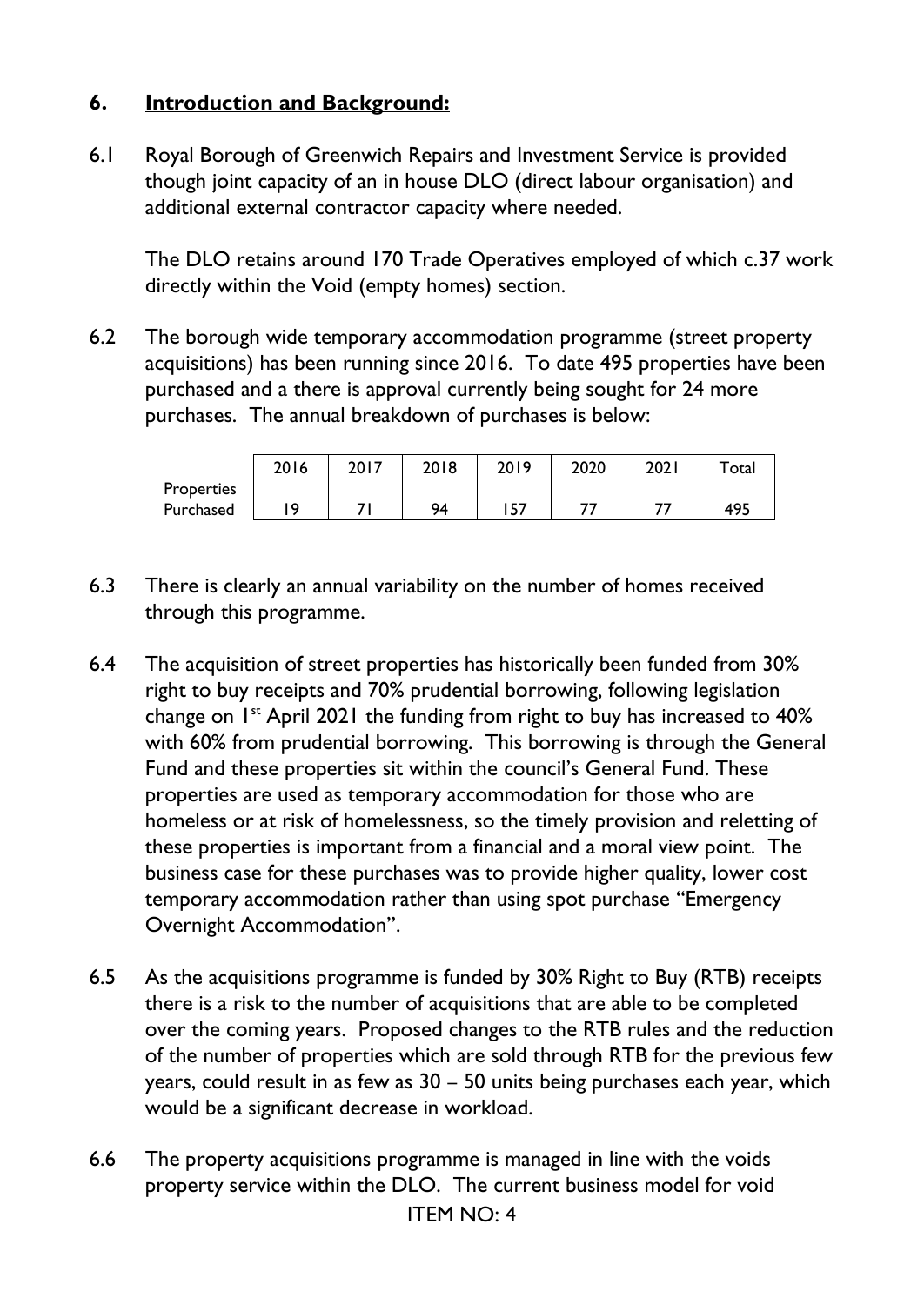properties is for the in-house DLO to complete most "standard" voids (works under £10,000) with any voids over £10,000 generally given to external contractor capacity to ensure any specialist works can be completed and continue to seek a timely turn around on reletting empty homes for residents.

- 6.7 In 2020 the Repairs and Investment Service retendered its Framework contracts for additional external contractor capacity. The winners of this tender were:
	- i) T-Brown
	- ii) Gillmartins
	- iii) Greyline

This framework is to compliment the existing in house DLO resource and can be used to facilitate any excess demand or specialist work that it would not be "efficient" to carry out in-house i.e. requiring specialist skills or equipment. Previously other contractors were on this Framework before being retendered.

- 6.8 The acquisitions programme (street properties) have not been refurbished at any point via our in-house DLO team. They have been ran as a separate capital scheme though the external framework contractors. The average cost to refurbish one of these voids in 2019/20 was £10,171.
- 6.9 Prior to the pandemic in 2020. Housing held around 200 250 voids properties that it would be working to re-let at any one time. This signified around 1% of the overall housing stock and was on track for between 1-1.5% of void loss  $(c.f.1,000,000)$  to  $f.1,500,000$  per year.
- 6.10 The pandemic had a significant impact on our in-house ability and external contractors' ability to refurbish empty homes, with initial guidance meaning that operatives were to stay home and no works were completed. Leading to a significant backlog in empty properties. The figure is variable weekly depending on number of homes let versus number of homes received weekly. On average 16 homes are received per week. Meaning 17 homes need to be relet per week to reduce the overall number of empty homes.
- 6.11 There is currently an action plan in place to tackle this backlog of void properties with the target returning to pre-pandemic levels by end of 2022/23.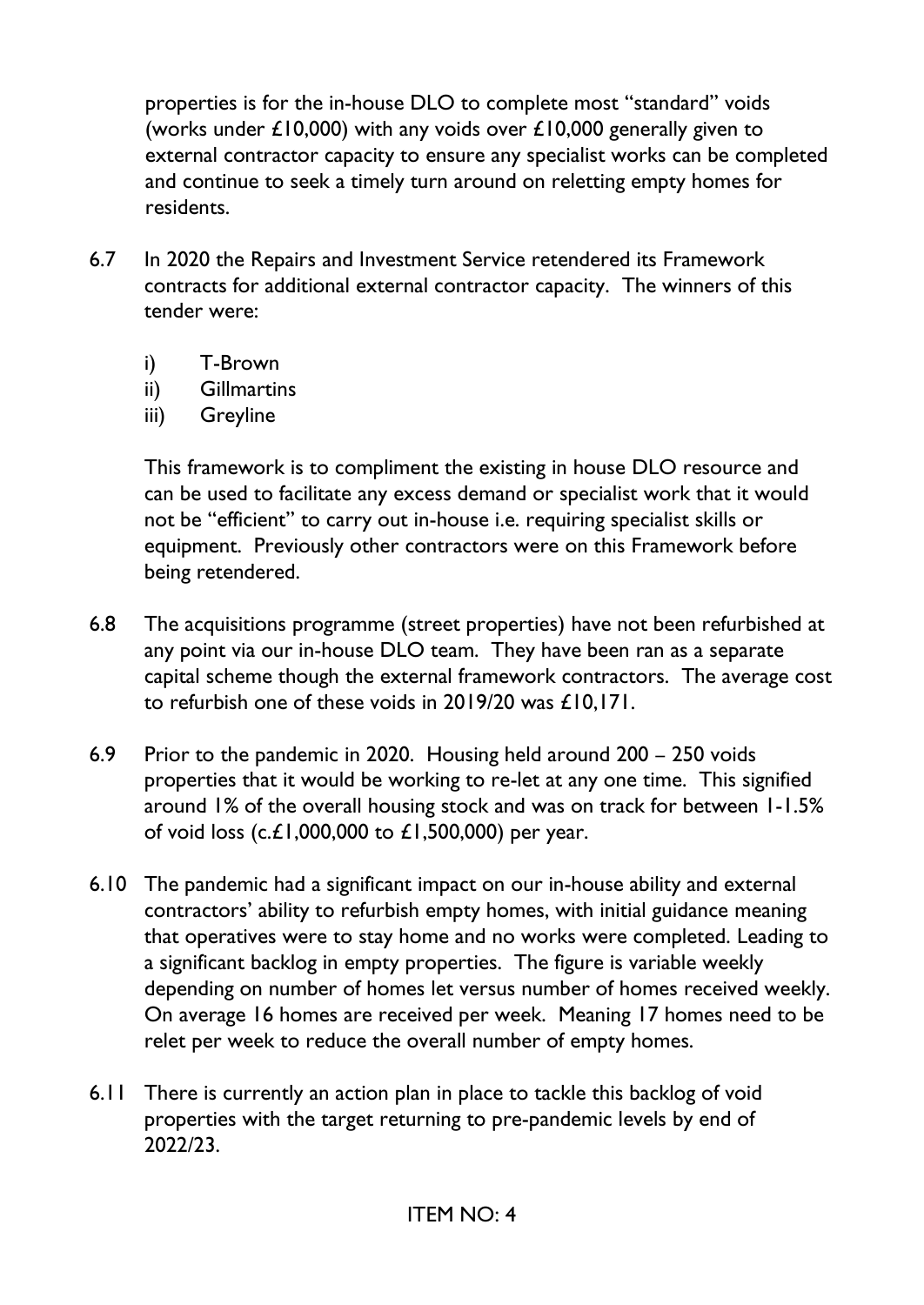- 6.12 Our in-house team are currently working within 45 empty properties.
- 6.13 Sign off has just been approved to bring in an additional  $4 \times$  Labourers into the voids team and an additional 4 x Multi-trade operatives to fill vacancies and increase in house capacity. This additional capacity however will be focussed on decreasing the backlog of empty council homes and will not focus on the borough wide temporary accommodation.
- 6.14 Our current three framework contractors are raising concerns over their ability to complete a high level of void properties. This is due to pressures such as Brexit and the Pandemic causing a well documented national shortage in labour and materials and having a impact on their ability to deliver in volumes. We continue to work with them on these issues.
- 6.15 Given that our current framework contractors and in house team are at capacity the service went out to tender for local businesses who would be able to prove they had capacity available to react quickly and refurbish these empty properties on the Borough Wide Temporary accommodation programme.
- 6.16 To summarise:
	- i) There is a significant backlog of current work for the in-house voids DLO to progress with. Additional resources are being recruited to reduce this backlog.
	- ii) The borough wide temporary accommodation programme has always been refurbished through additional capacity contractors.
	- iii) Our current framework contractors are at capacity and not able to pick up significant number of additional empty homes.
	- iv) There is a variability of numbers of homes that are received through the borough wide temporary accommodation scheme and increasing in house capacity could lead to less efficiency due to a reduction in workload.
	- v) Local contractors, who have shown a capacity to deliver, have been sought to ensure that properties are refurbished and relet in a timely fashion to reduce loss of income and improve outcomes for homeless households.

#### **7. Options**

7.1 Part 4B of the Council's Constitution (Overview and Scrutiny Procedures) sets out three options: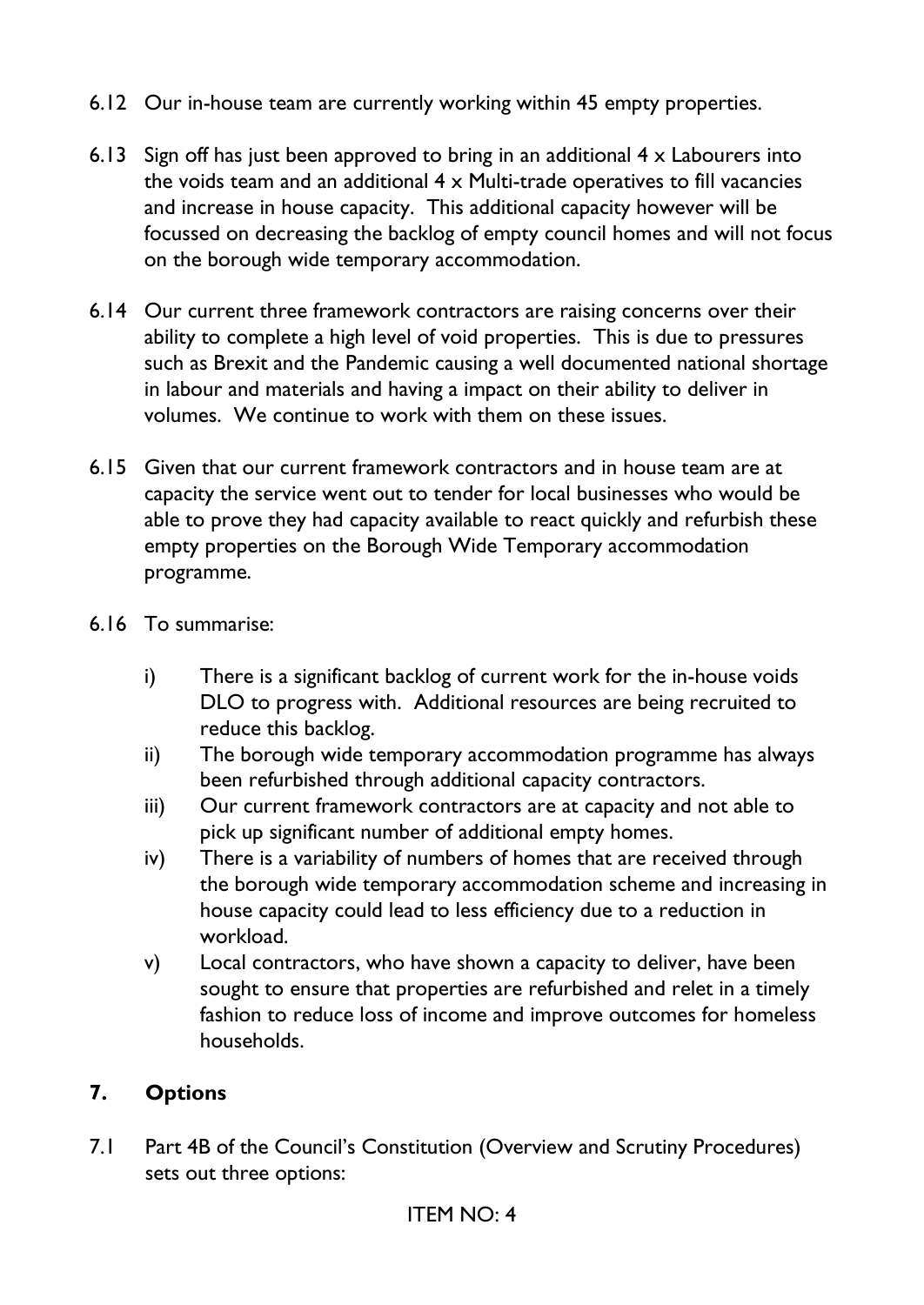- 7.2 **Option 1**: note the decision of the Director of Housing and Safer Communities and agree to take no further action.
- 7.3 This would allow the decision to award the framework agreements for the provision of BTAs with the named contractors to proceed; in which case the decision will have immediate effect and be implemented.
- 7.4 The Council acquires properties to be used as Temporary Accommodation. These properties require extensive restoration repairs and have to be restored to lettable standards prior to being made available to house homeless people
- 7.5 This work needs to be carried out by additional contractors due to the lack of capacity of our in-house trades and the specialist skills required for carrying out repairs and maintenance work to these properties to ensure that they can be refurbished and relet in a timely fashion to reduce loss of income and improve outcomes for homeless households.
- 7.6 As set out above, The borough wide temporary accommodation programme has always been refurbished through additional capacity contractors.
- 7.7 **Option 2**: refer the decision to the Director of Housing and Safer Communities, for reconsideration, together with the sub-committee's comments relating to the call-in reasons and the alternative decision which is sought.
- 7.8 If the comments made could be reconsidered without amendments to the framework agreements this could allow for matters to proceed as under Option 1. This option is not recommended as comments that require amendments and re-negotiation will add to the backlog.
- 7.9 **Option 3**: refer the decision to Full Council, if the decision is considered contrary to the Budget and Policy Framework.
- 7.10 This option is not applicable to this particular call-in. The decision is not contrary to the budget framework as the contracts were tendered correctly and in line with the scheme of delegation for the council and are capital resources within existing budgets.
- 7.11 Finance comments in Section 9 of the original decision report (attached as Appendix A) confirm that departmental costs arising from the proposal are in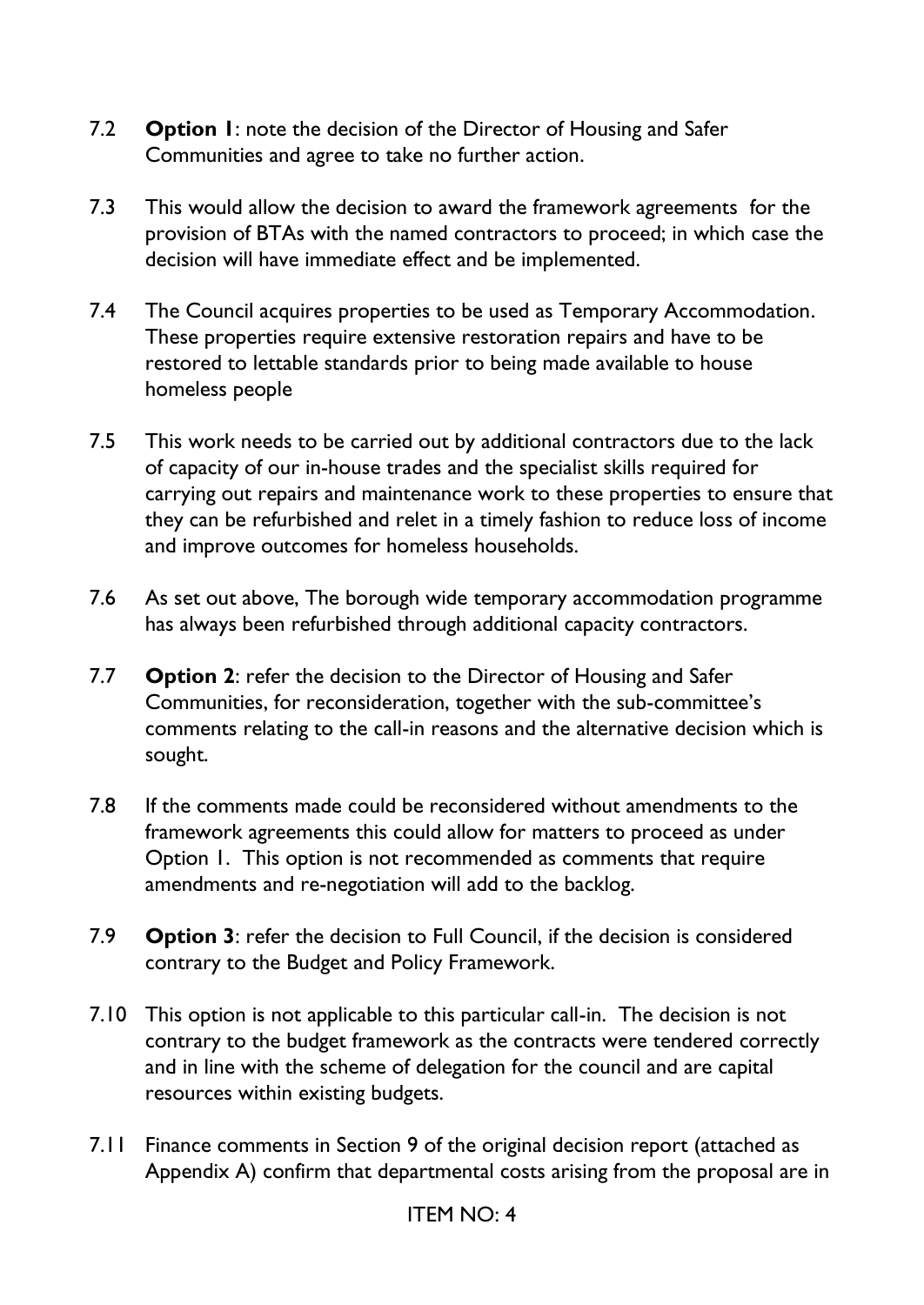line with the Royal Borough's budget. As with all funding, undertakings must be completed within the sums agreed. This will be managed through the Council's usual financial, risk and project management procedures. The decision is not contrary to any policies within the Council's approved policy framework.

## **8. Preferred Option**

8.1 Option 1 is recommended as the preferred option. This would allow the decision to agree the award of framework agreements for the provisions of repairs to the BTAs to proceed. The Council acquires properties to be used as Temporary Accommodation using RTB. These properties require extensive restoration repairs and have to be restored to lettable standards prior to being made available to house homeless people.

#### **9. Reasons for recommendation**

9.1 The preferred option is recommended as the only viable option. This would allow the decision to grant the framework agreements to proceed. There is a requirement for this work to be carried out and there is limited capacity internally or externally. The preferred option is the only way to ensure that the work on BTAs can be carried out.

#### **10. Consultation Results**

10.1 No separate public consultation on the preferred option has been undertaken or is appropriate. As set out in Appendix A, a consultation exercise was undertaken to ascertain whether this work can or should be undertaken internally.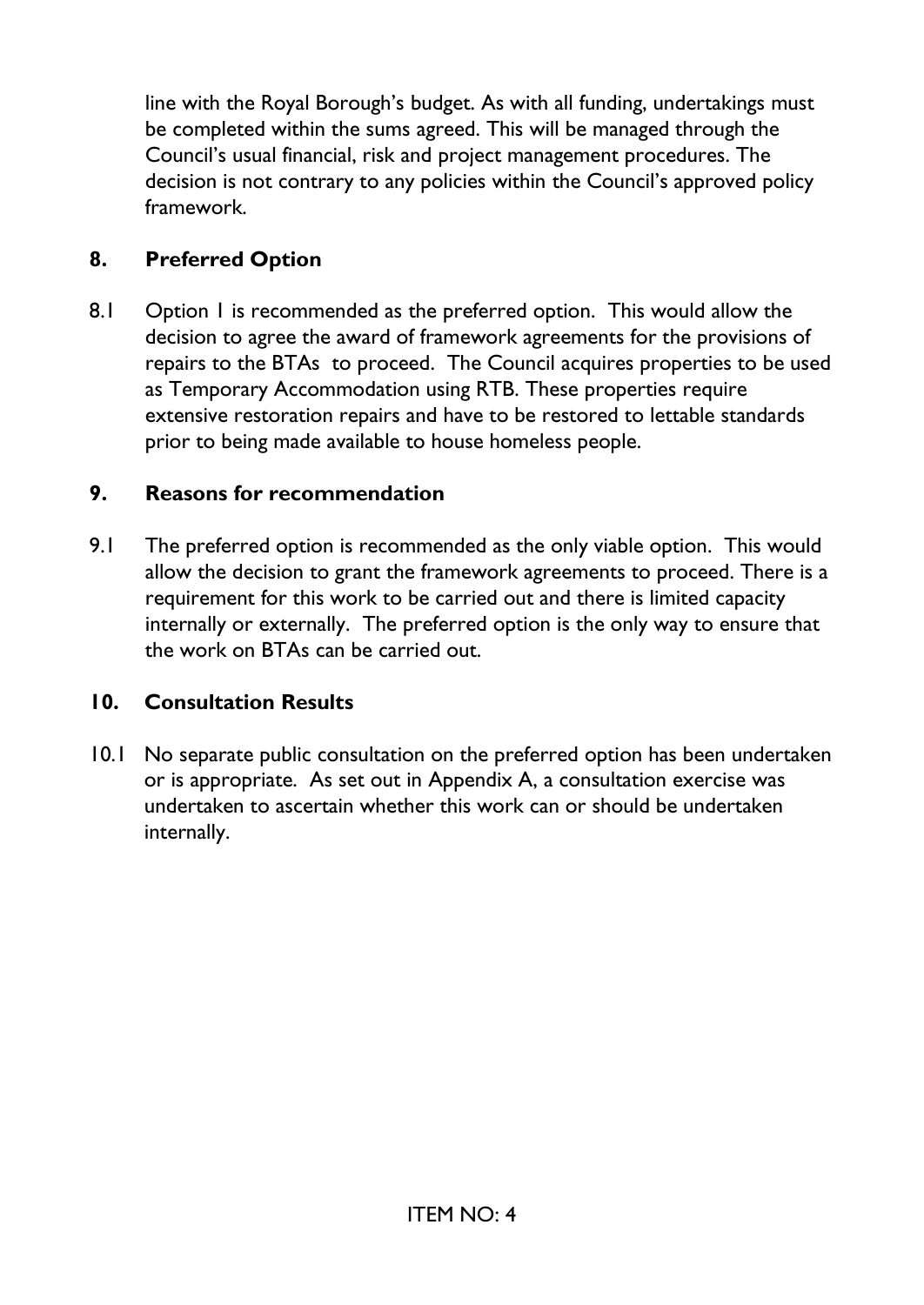# **11. Cross-Cutting Issues and Implications**

| <b>Issue</b>                               | <b>Implications</b>                                                                                                                                                                                                                                                                                                                                                                                                                                                                                                                                                                                                                                                                                                | <b>Sign-off</b>                                                                   |
|--------------------------------------------|--------------------------------------------------------------------------------------------------------------------------------------------------------------------------------------------------------------------------------------------------------------------------------------------------------------------------------------------------------------------------------------------------------------------------------------------------------------------------------------------------------------------------------------------------------------------------------------------------------------------------------------------------------------------------------------------------------------------|-----------------------------------------------------------------------------------|
| <b>Legal including</b><br>Human Rights Act | The legal implications relating to the<br>proposed Legal Agreement are set<br>out in the Director's Report.<br>The legal implications and procedure<br>relating to this call-in are described<br>throughout the report.<br>The two alternative options available<br>to the sub-committee are set out in<br>Paragraph 1 of the Report.                                                                                                                                                                                                                                                                                                                                                                              | Davidaire<br>Horsford<br><b>Assistant Head</b><br>of Legal Services<br>7/12/2021  |
| <b>Finance and</b><br>other resources      | Financial implications are set out in<br>the Directors report. There are no<br>further financial implications arising<br>as a result of this report.                                                                                                                                                                                                                                                                                                                                                                                                                                                                                                                                                               | Jason Coniam<br>Accountancy<br><b>Business</b><br>Change<br>Manager<br>06/12/2021 |
| <b>Equalities</b>                          | The decisions recommended<br>through this paper have a remote or<br>low relevance to the substance of<br>the Equality Act. There is no<br>apparent equality impact on end<br>users.<br>OR: Decision-makers are reminded<br>of the requirement under the Public<br>Sector Equality Duty (s149 of the<br>Equality Act 2010) to have due<br>regard to (i) eliminate unlawful<br>discrimination, harassment,<br>victimisation and other conduct<br>prohibited by the Act, (ii) advance<br>equality of opportunity between<br>people from different groups, and<br>(iii) foster good relations between<br>people from different groups. The<br>decisions recommended through this<br>paper could directly impact on end | <b>Richard Parkin</b><br>Senior AD<br>Repairs and<br>Investment<br>07/12/2021     |